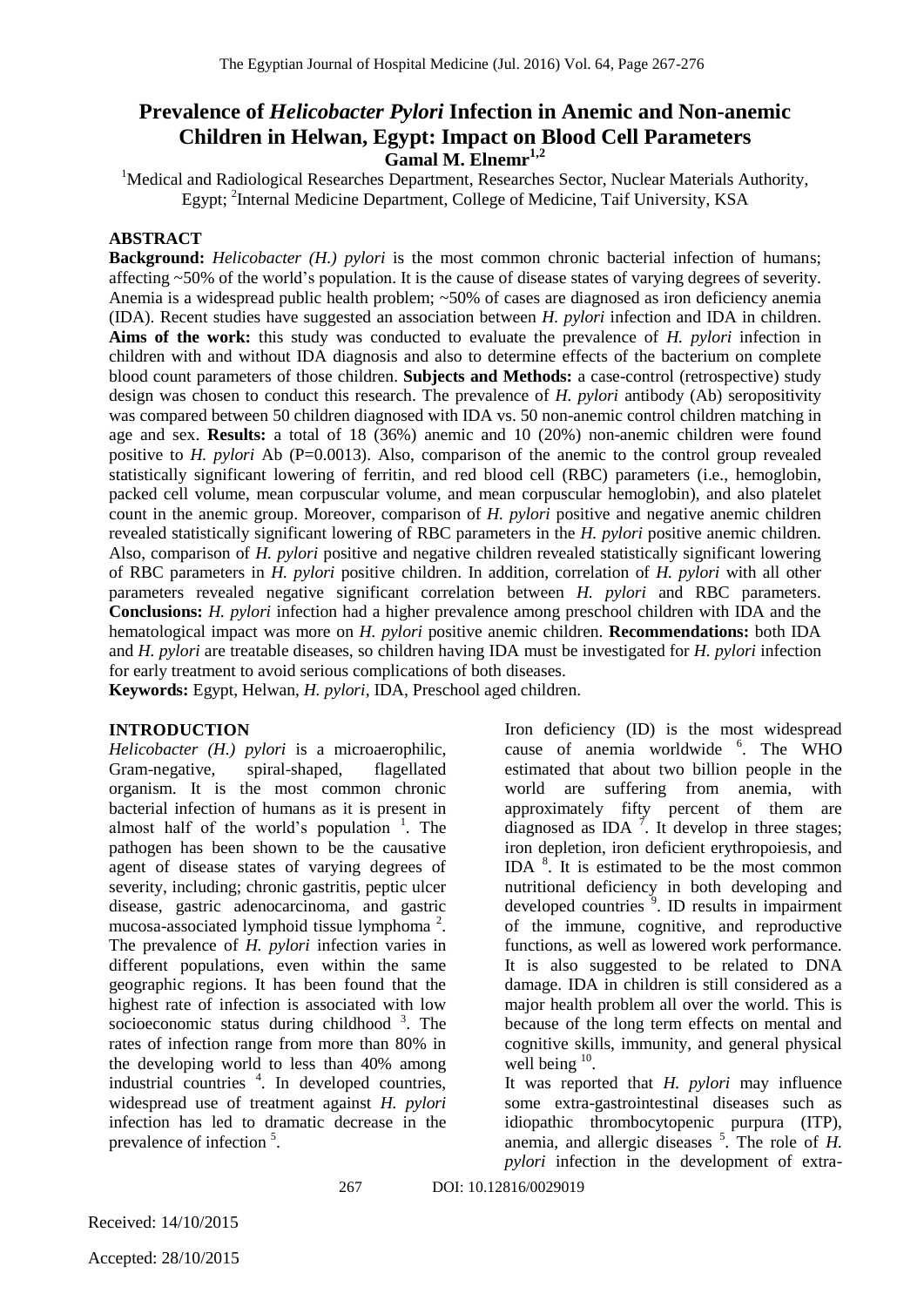gastrointestinal diseases, including IDA, has been the focus of attention during the last decade  $11$ . Epidemiologic studies have indicated that *H*. *pylori* seropositivity is associated also with low serum (S.) ferritin and hemoglobin (HB) levels compared with seronegative controls in adults and children  $12$ . Also, recent studies have suggested an association between *H. Pylori* gastric infection and IDA in children refractory to iron therapy, which is reversed only after bacterial eradication. It has been also reported that eradication of *H. pylori* may result in improvement of anemia even without iron supplementation  $13$ . This suggests the possible interference of *H. pylori* in iron metabolism that may lead to IDA  $^{14}$ , although the nature of the interactions has not been established  $15$ . So, it is still a controversial issue as many studies showing negative impact of *H. pylori* on iron status  $^{16}$ .

## **AIM OF THE WORK**

This study was conducted to evaluate the prevalence of *H. pylori* among preschool aged children who are suffering from IDA in comparison to non-anemic children matching in age and sex. The aim of the research was also to evaluate effects of the *H. pylori* on iron status and on blood cell count parameters of infected children in both anemic and non-anemic groups.

# **SUBJECTS AND METHODS**

This is a case-control retrospective study that was conducted between June and October 2015. At first, informed verbal consents were obtained from parents of the participating children. Exclusion criteria included intake of iron supplementation or eating diet rich in iron within one week of sampling. This study compares between two groups of children who were selected from the Cairo Lab Laboratory, Helwan Branch, Egypt. A total number of 100 children were participated in the study (50 in each group; i.e., 1:1). Both groups were matched in age (36- 72 months) and sex (25 males and 25 females) in each group. These 2 groups are:

1. Non-anemic (control) group I: formed of 50 selected normal children aged 36-72 [mean (M)  $\pm$  standard deviation (SD) = 52.38 $\pm$ 9.337] months, with no clinical manifestations of anemia, normal or near to high normal S. ferritin level of  $12-67$   $^{17}$  (44.202 $\pm$ 22.002) ng/mL, and normal HB Conc of  $\geq 11$  <sup>18</sup> (M±SD=11.754±0.6756) g/dL.

2. Anemic (case) group II: formed also of 50 selected anemic children aged 36-72  $(M\pm SD=52.74\pm 13.978)$  months, with presence

of the clinical picture of anemia  $19$ , low or near to baseline S. ferritin level of  $\langle 12 \rangle$ (M±SD=23.794±13.214) ng/mL, and low HB Conc of  $\langle 11^{18} (M \pm SD = 9.85 \pm 0.856)$  g/dL.

Three (3) milliliters (mL) of the whole venous blood were drawn from every child cautiously. One (1) mL of them was put in a vacutainer tube containing 1 mg of EDTA (ethylene-diaminetetra-acetic acid) anticoagulant and mixed gently by hand inversion to avoid hemolysis (for complete blood count "CBC" analysis). The other two (2) mL were left to clot in a vacutainer plain tube (without an anticoagulant) in the incubator at  $37^{\circ}$ C for 30 minutes, and then centrifuged for another 15 minutes at 3000 revolutions per minute (rpm), and then the supernatant serum was separated carefully into another tube for analysis of S. ferritin and *H. pylori* IgG antibody. All analyses were done soon after sampling without storage or delay).

CBC hematological determination was performed with the autohematology analyzer Mindray (BC-5300) using a flow cytometry, semi-conductor Laser scatter, chemical dye method. This analyzer is calibrated and controlled with standard laboratory quality control methods.

Hematological tests included: RBC (red blood cell count), HB Conc (hemoglobin concentration), PCV (packed cell volume), MCV (mean corpuscular volume), MCH (mean corpuscular hemoglobin), MCHC (mean corpuscular hemoglobin concentration), PLT (platelet count), WBC (total white blood cell count), NE (neutrophil count), LY (lymphocyte count), MO (monocyte count), and EO (eosinophils count). Basophil count was zero.

S. Ferritin Conc had been performed on Maglumi 1000 Snibe fully auto chemiluminescence immunoassay (CLIA) analyzer using a sandwich chemiluminescent immunoassay method (Maglumi Ferritin "CLIA").

*H. Pylori* IgG antibodies were detected qualitatively by the use of a rapid chromatographic immunoassay one step test device (serum) from Abon Biopharm (Hangzhou) Co., Ltd.

Data entry and statistical analyses were performed using the statistical program [GraphPad InStat, Version 3]. Percentage and proportions were used to determine the prevalence rates of *H. pylori* among control and anemic children. The mean values of the groups were compared using Student's unpaired "t" test and all values were summarized as mean ± standard deviation in tables. Pearson's "r" test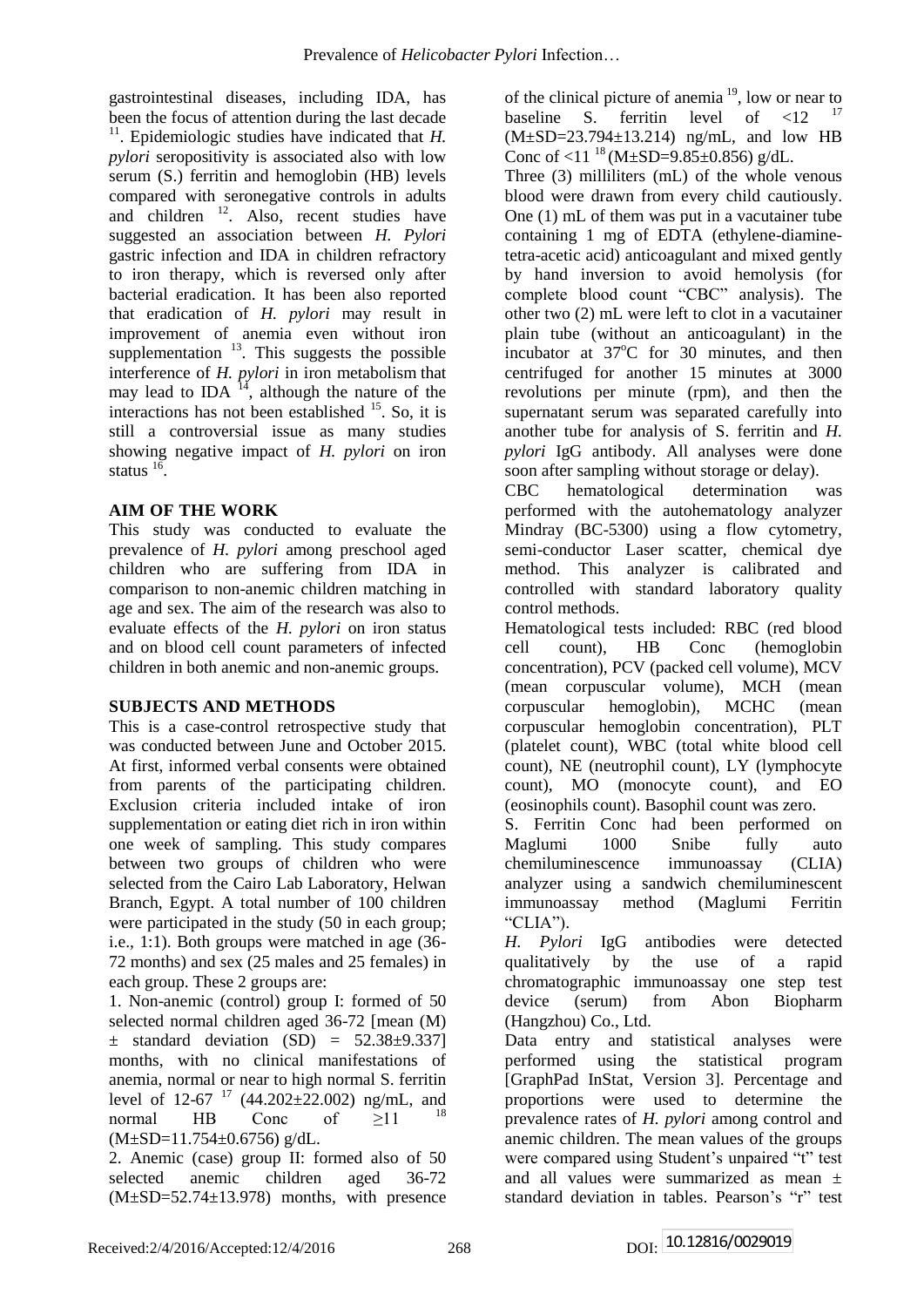examined correlation between *H. pylori* and all other analyzed parameters. P-values of <0.05 were considered statistically significant.

# **RESULTS**

**Table 1** showed comparison between control (group I) and anemic (group II) children regarding prevalence of *H. pylori* positive cases. Ten (20%) children [5 boys (50%) and 5 girls (50%)] were positive for *H. pylori* IgG Ab test in the control group and 18 (36%) children (5 boys "27.8%" and 13 girls "72.2%") were positive to *H. pylori* IgG Ab test in the case group, with a highly statistical significant difference between the two groups  $(P=0.0013)$ .

**Table 2** showed comparison between case and control groups regarding gender (sex), age, and results of the laboratory analyses that included biochemical (S. ferritin Conc) and hematological (complete blood count) tests. The mean ages of control and case groups were 52.38±9.337 and 52.74±13.978 months, respectively, with no statistical significant difference between them (P=0.8799). Comparison of anemic to the control group revealed highly statistically significant lowering of S. ferritin Conc (P<0.0001), RBC (P=0.003), HB Conc (P<0.0001), PCV (P<0.0001), MCV (P<0.0001), and MCH (P<0.0001), with only a statistically significant lowering of the PLT (P=0.0278) in the anemic group.

**Table 3** showed comparison of *H. pylori* positive and negative anemic children. It revealed significant lowering of HB Conc (P=0.0237), PCV (P=0.0103), MCV (P=0.0209), and MCH (P=0.0309) in *H. pylori* positive anemic children.

**Table 4** showed comparison of *H. pylori* positive and negative control children and it revealed no statistical significance.

**Table 5** showed comparison between *H. pylori* positive and negative children in both groups and it revealed highly statistically significant lowering of HB Conc (P=0.0024) and PCV  $(P=0.0009)$ , with only statistically significant lowering of MCV (P=0.0426), and MCH (P=0.0289) in the *H. pylori* positive children.

**Table 6** showed correlation between *H. pylori* with all other parameters in all children. It revealed highly significant negative correlation between *H. pylori* with HB Conc (P=0.0024) and PCV (P=0.0009), with only significant negative correlation between *H. pylori* with MCV (P=0.0426) and MCH (P=0.0289).

**DISCUSSION**

Regarding gender, the present study is a casecontrol retrospective one in which comparison between a total number of 100 children [50 (50%) males and 50 (50%) females] was done. As a whole it showed positive *H. pylori* infection in 28 (28%) children; 10 (~35.7%) males and 18 (~64.3%) females **(table 1)**. An excess of *H. pylori* prevalence in one gender versus the other had been reported; e.g., **Woodward and his colleagues** <sup>20</sup> who observed a higher prevalence of *H. pylori* in men than in women. Also, in Backos (Alexandria, Egypt) boys were more infected with *H. pylori* than girls; however with no statistical significance  $^{21}$ . Additionally, a more comprehensive meta-analysis of large population-based studies concluded male predominance of *H. pylori* related diseases in adults, but not in children  $^{22}$ . On the other hand, some studies found no gender-related difference in the prevalence of  $H$ . *pylori* infection  $^{23}$ .

Adult males in Egypt are more prone to infection than adult females due to higher exposure; but, in children the chance of exposure is about the same in both genders. However, this is a casecontrol and not a cross sectional study which may affect the obtained results in either direction. Also, the number of children involved in the present study is not large enough to compare male/female predominance. The strength of the study regarding sex includes the low age of the current participants because some covariates such as menstruation, which might contribute to additional residual confounding factor for ID or the difference between the two sexes, were automatically ruled out.

Regarding age, this study is a case-control retrospective one in which children was selected according to their age i.e., 36-72 weeks. The age of participants was lower than most other similar studies. Because most *H. pylori* infections are acquired during early childhood, particularly in children aged less than 5 years, a continuous contact is required for establishment of a real infection that can last lifelong. Infection rates are lower after this period due to the fact that less contact occurs between mothers and children. This is because children start their school attendance and spend more time outside their homes. Infection with *H. pylori* continues to be acquired by children after that, however at lower rates depending on the mode of transmission. During adult life, also, married couples are at high risk of infection if one spouse is infected  $24$ . According to *H. pylori* prevalence, 18 (36%) anemic and 10 (20%) non-anemic children were found to be positive for *H. pylori* Ab test with a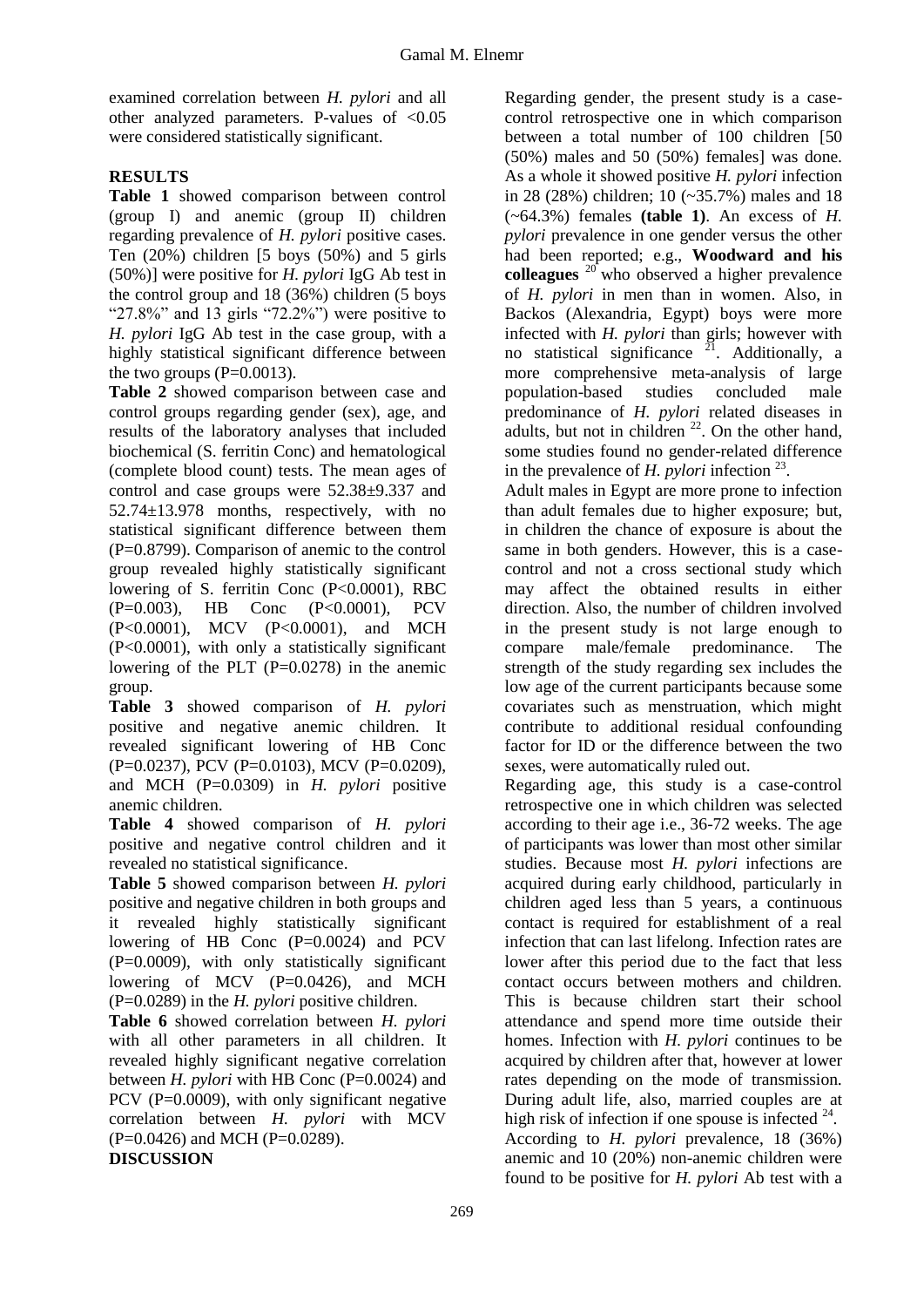total prevalence of 28%. Similar results were also obtained from different areas in Egypt. In Damanhour (Egypt), the prevalence of *H. pylori* was widely age dependent; it was 25.9% among children less than 5 years  $^{25}$ . In addition, *H*. *pylori* prevalence among primary school children in Backos (Alexandria, Egypt) was  $27.1\%$ <sup>21</sup>. Moreover, one study that was done in central Cairo (Egypt) found *H. pylori* prevalence of 33% in children less than  $\vec{6}$  years  $^{26}$ . These results were more or less similar to the results of the present research.

In the present study, regarding S. ferritin, which is used as a marker for total body iron, and as expected, there was a highly statistically significant lowering of S. ferritin levels in the anemic group compared to the control group (P<0.0001) **(table 2)**. However, when S. ferritin was compared between positive and negative *H. pylori* anemic cases **(table 3)**, positive and negative *H. pylori* controls **(table 4)**, and *H. pylori* positive and negative children **(table 5)**, or when S. ferritin was correlated with *H. pylori* **(table 6)** there were no statistical significances.

Regarding association between H. pylori infection and IDA the results of this study were comparable to another study that was done in Tehran (Iran) among children aging 40-75 months. This study concluded that *H. pylori* infection had a significant high prevalence among preschool children with IDA compared to the controls  $^{27}$ . However, prevalence of  $\hat{H}$ . *pylori* in the anemic group was very high in the Tehran (Iran) study (81.3%) compared to the present study (36%) which may be due to higher prevalence of *H. pylori* infection in Tehran (Iran) than Helwan (Egypt).

*H. Pylori* infection affects iron metabolism in humans and several studies have shown a relationship between *H. pylori* and IDA<sup>28</sup>. In addition, it seems that elimination of *H. Pylori* infection induces beneficial effects on ID  $^{29}$ . Also, S. ferritin levels were found to be reduced in people with increased IgG antibodies to *H. pylori*. Whether this is caused by the increased iron loss or the decreased iron absorption is not clear yet <sup>28</sup>. According to the First World Congress of Pediatric Gastroenterology, Hepatology and Nutrition working group report, children infected with *H. pylori* had lower body iron stores in comparison to age-matched  $controls<sup>30</sup>$ .

However, in another study, it was concluded that *H. pylori* is not associated with IDA in men with normal gastrointestinal tract endoscopy results, but it may be associated with IDA in patients with impaired gastrointestinal mucosa  $31$ .

According to researchers at the University of Texas Health Science Center at Houston (UTHealth) children without previous ID or anemia who remained infected with *H. pylori* had significantly lower levels of iron compared to children who had the infection eradicated  $32$ . Also, failure of response to iron supplementation or a recurrence of anemia at puberty may be associated with *H. pylori* infection, thus suggesting possible interference of *H. pylori* in iron metabolism. The eradication of *H. pylori* could resolve the refractory IDA 33. On the opposite side, another study that was done on children aged 2-14 years reported that there was no association between *H. pylori* infection and IDA <sup>34</sup>. Also, a cross-sectional study that was carried out by **Zamani** *et al.* <sup>35</sup> between children 6 and 12 years old to evaluate the relationship between S. ferritin levels, hence IDA, and *H. pylori* IgG antibody found no association between *H. pylori* infection and low

researches that relate *H. pylori* infection to IDA. Although, studies still have controversy about the association between *H. pylori* infection and iron stores, and therefore IDA, some authors believe that variation in *H. pylori* species is one of the possible reasons for disagreement with findings in the literature  $36$ . Furthermore, studies have compared different parameters to evaluate iron and also included different age groups that may influence their results. For example, since S. ferritin level, a marker of the body iron stores, is an acute phase protein that is elevated during infections and inflammations, its comparison between *H. pylori* infected and non-infected individuals for iron status may have some effects on the results.

S. ferritin levels or IDA. However, the results of these researches are strange among a lot of

The mechanisms responsible for the effect of *H. pylori* on iron status remains unclear, however some theories argue that several pathways may be involved which include consumption of iron by the bacterium, gastrointestinal blood loss due to gastritis or duodenitis, and decrease in iron absorption due to low levels of gastric acid  $37$ .

As expected also in **table 2** when we compared anemic and control groups there were highly significant decreases of RBC count  $(P=0.003)$ , HB Conc (P<0.0001), PCV (P<0.0001), MCV (P<0.0001), and MCH (P<0.0001) in the anemic group. Also, when *H. pylori* positive and negative anemic children were compared in **table 3** there were statistically significant decreases of HB Conc (P=0.0237), PCV (P=0.0103), MCV (P=0.0209), and MCH (P=0.0309) in the *H. pylori* positive anemic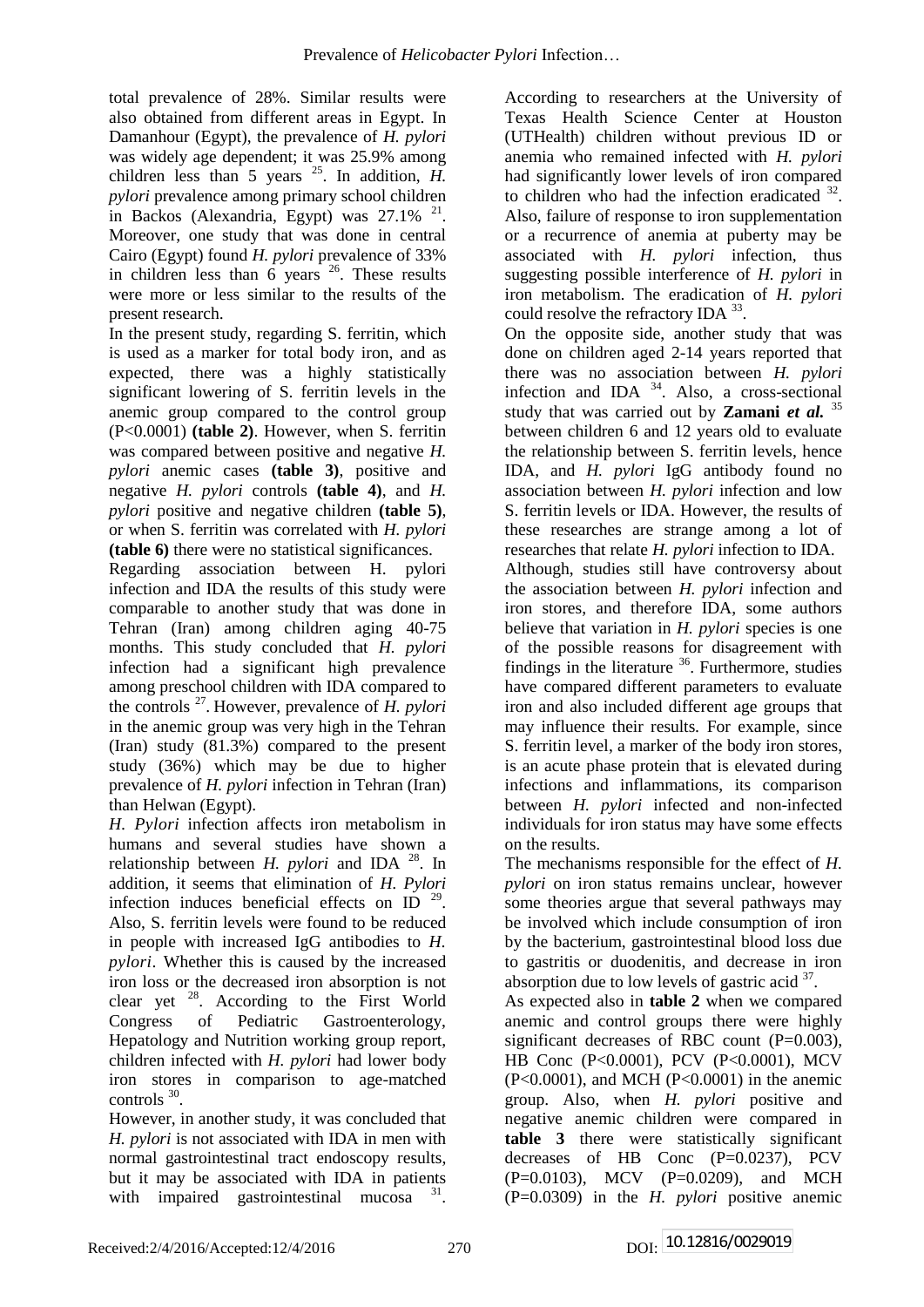children. This indicates more deleterious effects of *H. pylori* infection on anemic children. Moreover, when *H. pylori* positive and negative control children were compared in **table 4** there was no statistical significance difference. However, when *H. pylori* positive and negative children were compared in **table 5** there were highly significant decreases in HB Conc  $(P=0.0024)$  and PCV  $(P=0.0009)$ , with only statistically significant decreases in MCV (P=0.0426) and MCH (P=0.0289) in the *H. pylori* positive children. Also, when *H. pylori* was correlated with all other parameters in **table 6** there was highly significant statistical negative correlation with HB (P=0.0024) and PCV (P=0.0009), with only significant statistical negative correlation with MCV (P=0.0426) and MCH (P=0.0289). From data in **tables 2-6** it was concluded that *H. pylori* is a highly suspected cause of IDA, which is due to the ID state.

In a study that was done to evaluate the effect of *H. pylori* eradication on blood count, the results showed that after three months RBC count, HB Conc, MCV, and MCHC were significantly increased <sup>38</sup> . This confirms results of the present study about RBC parameters decrease in *H. pylori* infected children.

Regarding platelets, when control and anemic children were compared **(table 2)** there was significant decrease in platelet count (P=0.0278) in the anemic group. Also, when *H. pylori* positive and negative anemic cases were compared **(table 3)** there was not quite significant decrease  $(P=0.0759)$  in the positive *H. pylori* anemic children. However, when *H. pylori* positive and negative controls were compared **(table 4)** there was non-significant decrease (P=0.6417) in the positive *H. pylori* control children. Moreover, when *H. pylori* positive and negative children were compared **(table 5)** there were also not quite significant decrease (P=0.0594) in the positive *H. pylori* children. In addition, when platelet count was correlated with *H. pylori* **(table 6)** there was not quite significant result  $(P=0.0595)$ . These results collectively raise a high suspicion that *H. pylori* may lead to decrease in platelet count (with or without thrombocytopenia). However, no child involved in this study had thrombocytopenia. So, *H. pylori* may be the cause of decreased platelet count in those infected children later in life.

These results were in accordance with many investigators. **Yeh** *et al.* <sup>39</sup> document induction of platelet aggregation by *H. pylori* in vitro and showed that this effect is strain-dependent. Also, Gasbarrini *et al.* <sup>40</sup> showed a high prevalence of

*H. pylori* infection in patients with ITP and reported a good response to the bacterium eradication in most of them. Several studies have also shown that *H. pylori* eradication in infected patients with ITP could lead to a substantial and persistent increase in platelet counts in over half of the patients treated  $41$  indicating the effect of the organism on the thrombocytes count. In one study the effect of *H. pylori* eradication on blood count results showed that; two weeks after *H. pylori* eradication platelet's count significantly increased <sup>38</sup>. This confirmed the results of the present study about platelet counts decrease in the infected children.

How might *H. pylori* infection contribute to development of thrombocytopenia? *H. pylori* express Lewis (Le) antigens in a strain-specific manner; Le antigens adsorb to platelets and might serve as targets for anti-Le antibodies in patients with an appropriate genetic background  $^{2}$ . In addition, both *H. pylori* infection and ITP are associated with a T helper 1 type immune response characterized by increased levels of interferon γ and interleukin-2; hence, *H. pylori*induced alterations in cytokine profiles might promote development of ITP. Additionally, some strains of *H. pylori* bind von Willebrand factor and induce glycoprotein Ib and FcγRIIadependent platelet aggregation in the presence of *H. pylori* antibodies <sup>43</sup>. Also, direct antigen mimicry between *H. pylori* and platelet glycoproteins must be considered <sup>44</sup>.

Regarding WBC (total and differential counts) when they were compared between groups and subgroups **(tables 2, 3, 4, 5)** and when they were correlated with *H. pylori* **(table 6)** there were no significant results between *H. pylori* positive and negative groups. This indicated that there was no effect of *H. pylori* infection on both total and differential WBC counts.

However, in one study that was done to evaluate the effect of *H. pylori* eradication on blood count, the results showed that total WBC, neutrophil, and lymphocyte counts were significantly reduced <sup>38</sup> . Accordingly, *H. pylori* infection may increase total WBC due to increased neutrophil and lymphocyte counts as they are the dominant two cells of all leucocytes. Thus, neutrophil and lymphocyte counts decrease due to cure from *H. pylori* infection. However, another prospective study confirmed the existence of an association between *H. pylori* infection and chronic idiopathic neutropenia <sup>45</sup>. Another study that compared differential counts of leukocytes in peripheral blood before and after eradication of *H. pylori* found that *H. pylori*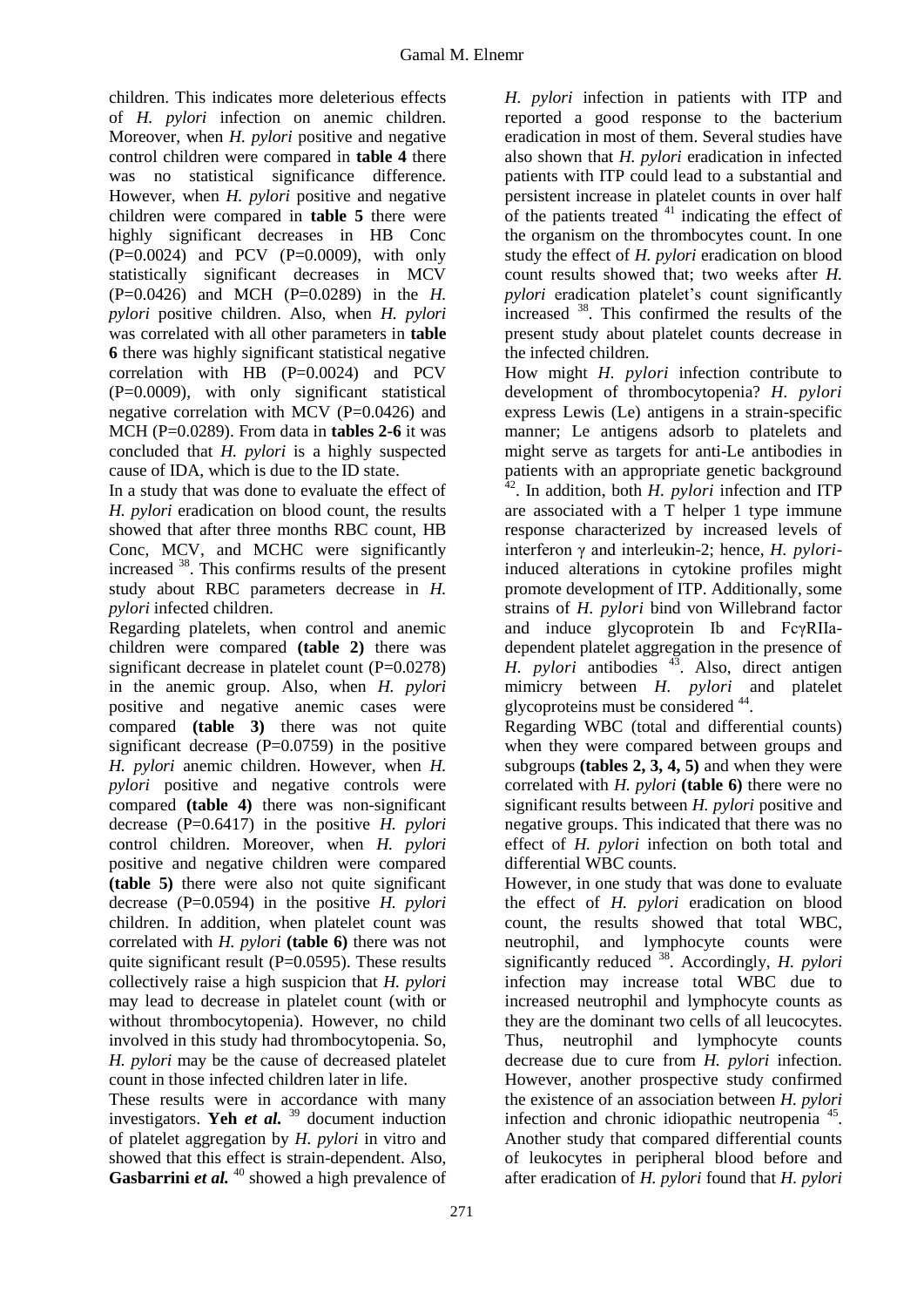infection of the gastric mucosa increases neutrophil and monocyte counts in the peripheral blood. Also, it was found in the eradicated group that neutrophils and monocytes counts were decreased significantly after eradication, with no significant change in eosinophils, basophils, and lymphocytes. On the other hand, there was no significant change in leucocytes in the noneradicated group <sup>46</sup>. These results were against the present study and may be due to different strains of the bacterium involved.

**It is concluded that;** 1. Preschool aged children with IDA had a higher *H. pylori* prevalence, 2. The impact of *H. pylori* infection on RBC parameters is high, with more impact on anemic ones, 3. Platelet count is highly suspected to decrease due to *H. pylori* infection, 4. *H. pylori* infection had no effect on total or differential WBC counts.

**It is recommended to;** 1. Conduct another study on a larger number of children, 2. Work in the opposite way of this research i.e., searching for the prevalence of anemia among *H. pylori* positive children, 3. Confirm *H. pylori* antigen positivity among infected children e.g., by urea breath or stool antigen tests for estimation of the actual number of diseased children, thus to specify *H. pylori* impact well. 4. Identify the genotype of the *H. pylori* organisms in the area to correlate it well with the present clinical and laboratory settings. 5. Investigate children having IDA for *H. pylori* infection for early treatment to avoid serious complications of both diseases.

### **ACKNOWLEDGEMENT**

I'm greatly indebted and thankful to Dr. Atef Saber Abou-Amer (General Manager of Cairo Lab Laboratory, Helwan Branch), who helped me in selection of anemic and non-anemic children, boys and girls, also for helping me to perform all laboratory analyses done in this research.

#### **REFERENCES**

**1. Marshall BJ and Warren JR (1984).** Unidentified curved bacilli in the stomach of patients with gastritis and peptic ulceration. Lancet, 1:1311-5. **2. Frenck RW Jr and Clemens J. (2003).** Helicobacter in the developing world. Microbes

Infect., 5:705-13. **3. Webb PM, Knight T, Greaves S,** *et al.* **(1994).** Relation between infection with *Helicobacter pylori* and living conditions in childhood: evidence for a person to person transmission in early life. BMJ., 308(6931):750-3.

**4. Nouraie M, Latifi-Navid S, Rezvan H,** *et al.* **(2009).** Childhood hygienic practice and family education status determine the prevalence of *Helicobacter pylori* infection in Iran. Helicobacter,  $14(1):40-6.$ 

**5. Kandulski A, Selgrad M, and Malfertheiner P (2008).** *Helicobacter pylori* infection: a clinical overview. Dig Liver Dis., 40(8):619-26.

**6. DeMaeyer E and Adiels-Tegman M (1985).** The prevalence of anaemia in the world. World Health Stat Q., 38:302-16.

**7. Clark SF (2009).** Iron deficiency anemia: diagnosis and management. Curr Opin Gastroenterol., 25:122-128.

**8. Dallman PR (1989).** Iron deficiency: Does it matter? J Intern Med., 226:367-72.

**9. Annibale B, Capurso G, Martino G, Grossi C, and Delle Fave G (2000).** Iron deficiency anaemia and *Helicobacter pylori* infection. Int J Antimicrob Agents, 16:515-9.

**10. Farid, Maisa N; Kazem, Yusr MI; Elarabi, Ibrahim I; and Abul Azm, Nahla A (2011).** Studying the Relation Between Refractory Iron Deficiency Anemia and *Helicobacter Pylori* Among a Group of Egyptian Children. International Journal of Academic Research, Mar, Vol. 3, Issue 2, p. 128.

**11. Realdi G, Dore MP, and Fastame L (1999).** Extra-digestive manifestations of *Helicobacter pylori* infection: fact and fiction. Dig Dis Sci., 44:229-36.

**12. Centers for Disease Control (1999).** Iron deficiency anemia in Alaska native children. MMWR Morb Mortal Wkly Rep., 48:714-6.

**13. Barabino A (**2002**).** *Helicobacter pylori*-related iron deficiency anemia: a review. Helicobacter, 7:71- 5.

**14. Konno M, Muraoka S, Takahashi M, and Imai T (2000).** Iron-Deficiency Anemia associated with *Helicobacter pylori* gastritis. J Ped Gastr Nutr., 31:52-56.

**15. Kostaki M, Fessatou S, and Karpathios T (2003).** Refractory iron deficiency anemia due to silent *Helicobacter pylori* gastritis in children. Eur J Paediatr., 162:177-9.

**16. Tan HJ and Goh KL (2012).** Extragastrointestinal manifestations of *Helicobacter pylori* infection: facts or myth? A critical review. J Dig Dis., 13(7):342-9.

**17. Milman N and Kaas IK (1984).** Serum ferritin in Danish children and adolescents. Scandinavian Journal of Haematology, 33:260-266.

**18. Imelda Bates and S. Mitchell Lewis (2012).** In Dacie and Lewis Practical Haematology,  $11<sup>th</sup>$  Edition, Chapter 2, Reference ranges and normal values. Table 2.3 Haematological values of normal children (amalgamation of data derived from various sources; expressed as mean  $\pm$  2SD or 95% range), Page 17.

**19. Beard JL (2001).** Iron biology in immune function, muscle metabolism and neuronal functioning. J Nutr 1, 131:568S-580S.

**20. Woodward M, Morrison C, and McColl K (2000).** An investigation into factors associated with *Helicobacter pylori* infection. J Clin Epidemiol., 53:175-181.

**21. Abdel-Ghany M. El-Massry, Tarek M. Thabet, Aly N. Kassem, and Salah El-din A. Badr El-din**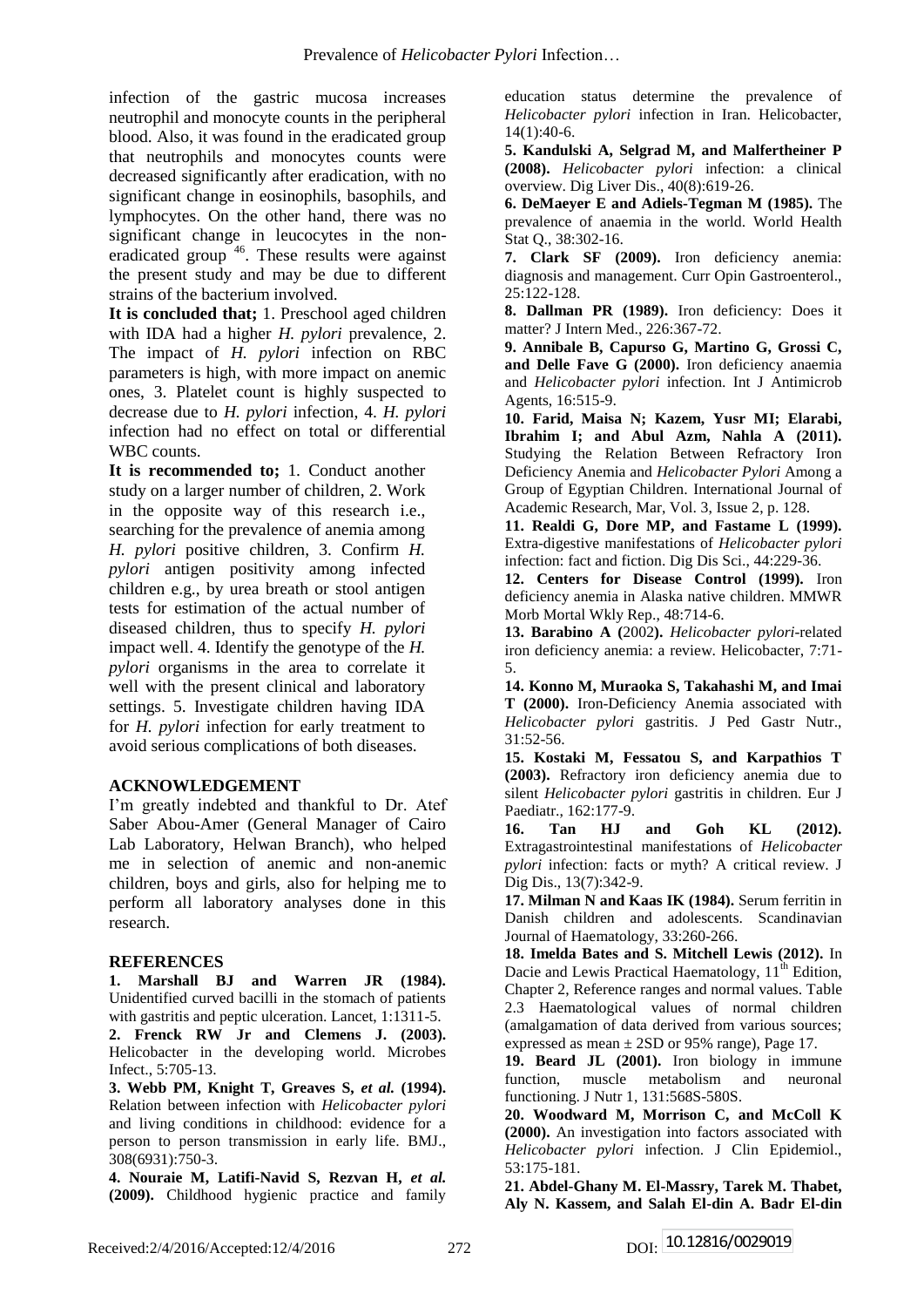**(2003).** *Helicobacter pylori* infection among school children in Alexandria: possible association with intestinal parasitic infections. Bulletin of High Institute of Public Health. Vol. 33, No. 1,141-156.

**22. de Martel C and Parsonnet J (2006).** *Helicobacter pylori* infection and gender: a metaanalysis of population-based prevalence surveys. Dig Dis Sci., 51:2292-2301.

**23. Begue RE, Gonzales JL, Correa-Gracian H, and Tang SC (1998).** Dietary risk factors associated with the transmission of *Helicobacter pylori* in Lima, Peru. Am J Trop Med Hyg., 59:637-640.

**24. Barik A. Salih (2009).** *Helicobacter pylori* Infection in Developing Countries: The Burden for How Long? The Saudi Journal of Gastroenterology, 15(3):201-7.

**25. Omar AA, Ibrahim NK, Sarkis NN, and Ahmed SH (2001).** Prevalence and possible risk factors of *Helicobacter pylori* infection among children attending Damanhour Teaching Hospital. J Egypt Public Health Assoc., 76(5-6):393-410.

**26. Frenck RW Jr, Fathy HM, Sherif M, Mohran Z, El Mohammedy H, Francis W, Rockabrand D, Mounir BI, Rozmajzl P, and Frierson HF (2006).**  Sensitivity and specificity of various tests for the diagnosis of *Helicobacter pylori* in Egyptian children. Pediatrics, Oct,118(4):e1195-202.

**27. Mohammad Darvishi, Katayoun Ziari, Hossein Mohebi, and Kamyab Alizadeh (2015).** Association between Iron Deficiency Anemia and *Helicobacter Pylori* Infection among Children Under Six Years in Iran. Acta Medica Iranica, 53(4):220-224.

**28. Nils Milman, Steffen Rosenstock, Leif Andersen, Torben Jørgensen, and Olaf Bonnevie (1998).** Serum ferritin, hemoglobin, and *Helicobacter pylori* infection: A seroepidemiologic survey comprising 2794 Danish adults. Gastroenterology, 115:268-274.

**29. Gheibi Sh, Farrokh-Eslamlou HR, Noroozi M, and Pakniyat A (2015).** Refractory iron deficiency anemia and *Helicobacter Pylori* Infection in pediatrics: A review. Iran J Ped Hematol Oncol; 5(1):50-64.

**30. Sherman P, Czinn S, Drumm B, Gottrand F, Kawagami E, Madrazo A,** *et al.* **(2002).** *Helicobacter pylori* infection in children and adolescents: Working group report of the first world congress of Pediatric Gastroenterology Hepatology and nutrition. J Pediatr Gastroenterol Nutr., 35:S128- 33.

**31. Tayyibe Saler, Şakir Özgür Keşkek, Sibel Kırk, Süleyman Ahbab, and Gülay Ortoğlu (2014).** *H. pylori* May Not Be Associated with Iron Deficiency Anemia in Patients with Normal Gastrointestinal Tract Endoscopy Results. Advances in Hematology, Volume (2014), Article ID 375915, 4 pages. http://dx. doi.org/10.1155/2014/375915.

**32. Carmen A Prieto-Jimenez, Victor M Cardenas, Lori A Fischbach, Zuber D Mulla, Jose O Rivera, Delfina C Dominguez, David Y Graham, and Melchor Ortiz (2011).** Double-blind Randomized Trial of Quadruple Sequential *Helicobacter pylori*

Eradication Therapy in Asymptomatic Infected Children in El Paso, Texas. Journal of Pediatric Gastroenterology and Nutrition, 52(3):319.

**33. Smaragdi Fessatou, Maria Kostaki, and T. Karpathios (2003).** Case report: *Helicobacter pylori*related iron deficiency anemia in children. Annals of Gastroenterology, 16(1):76-79.

**34. Haghi-Ashtiani MT, Monajemzadeh M, Motamed F,** *et al.* **(2008).** Anemia in children with and without *Helicobacter pylori* infection. Arch Med Res., 39(5):536-40.

**35. Zamani A, Shariat M, Oloomi Yazdi Z,** *et al.* **(2011).** Relationship between *Helicobacter pylori* infection and serum ferritin level in primary school children in Tehran-Iran. Acta Med Iran, 49(5):314-8.

**36. Lee JH, Choe YH, and Choi YO (2009).** The expression of iron repressible outer membrane proteins in *Helicobacter pylori* and its association with iron deficiency anemia. Helicobacter, 14(1):36- 9.

**37. Muhsen K and Cohen D (2008).** *Helicobacter pylori* infection and iron stores: a systematic review and meta-analysis. Helicobacter, 13(5):323-40.

**38. Allam MA, El-Shafie AM, Elwan AM, Soliman GM, Abu-Alfotuh A, and Al-Shabrawi H (2010).** Haematological side effect of *Helicobacter pylori* eradication. J Egypt Soc Parasitol., Dec;40(3):583-90. **39. Yeh J-J, Tsai S, Wu D-C, Wu J-Y, Liu T-C,** 

**and Chen A (2010).** P-selectin-dependent platelet aggregation and apoptosis may explain the decrease in platelet count during *Helicobacter pylori* infection. Blood, 115(21):4247-4253.

**40. Gasbarrini A, Franceschi F, Tartaglione R, Landolfi R, Pola P, Gasbarrini G (1998).** Regression of autoimmune thrombocytopenia after eradication of Helicobacter pylori. Lancet, 352:878.

**41. Aline Maia Rocha, Luís Fábio Barbosa Botelho, and David Maia Rocha (2014).** Improvement of thrombocytopenia after treatment for *Helicobacter pylori* in a patient with immunologic thrombocytopenic purpura. Rev Bras Hematol Hemoter., 36(2):162-164.

**42. Gerhard M, Rad R, Princz C, and Naumann M (2002).** Pathogenesis of *Helicobacter pylori* infection. Helicobacter, 7(suppl 1): 17-23.

**43. Byrne MF, Kerrigan SW, Corcoran PA,** *et al.* **(2003).** *Helicobacter pylori* binds von Willebrand factor and interacts with GPIb to induce platelet aggregation. Gastroenterology, 124:1846-1854.

**44. Keith R. McCrae (2004).** *Helicobacter pylori* and ITP: many questions, few answers. Blood, 1 Feb, Vol. 103, No 3, 752-753.

**45. Wang L, Zou X, Liu YF, and Sheng GY (2013).**  Association between *helicobacter pylori* infection and chronic idiopathic neutropenia. J Huazhong Univ Sci Technolog Med Sci., Jun,33(3):353-6.

**46. Kondo Y, Joh T, Sasaki M, Oshima T, Itoh K, Tanida S, Kataoka H, Ohara H, Nomura T, and Itoh M (2004).** *Helicobacter pylori* eradication decreases blood neutrophil and monocyte counts. Aliment Pharmacol Ther., 20(Suppl. 1):74-79.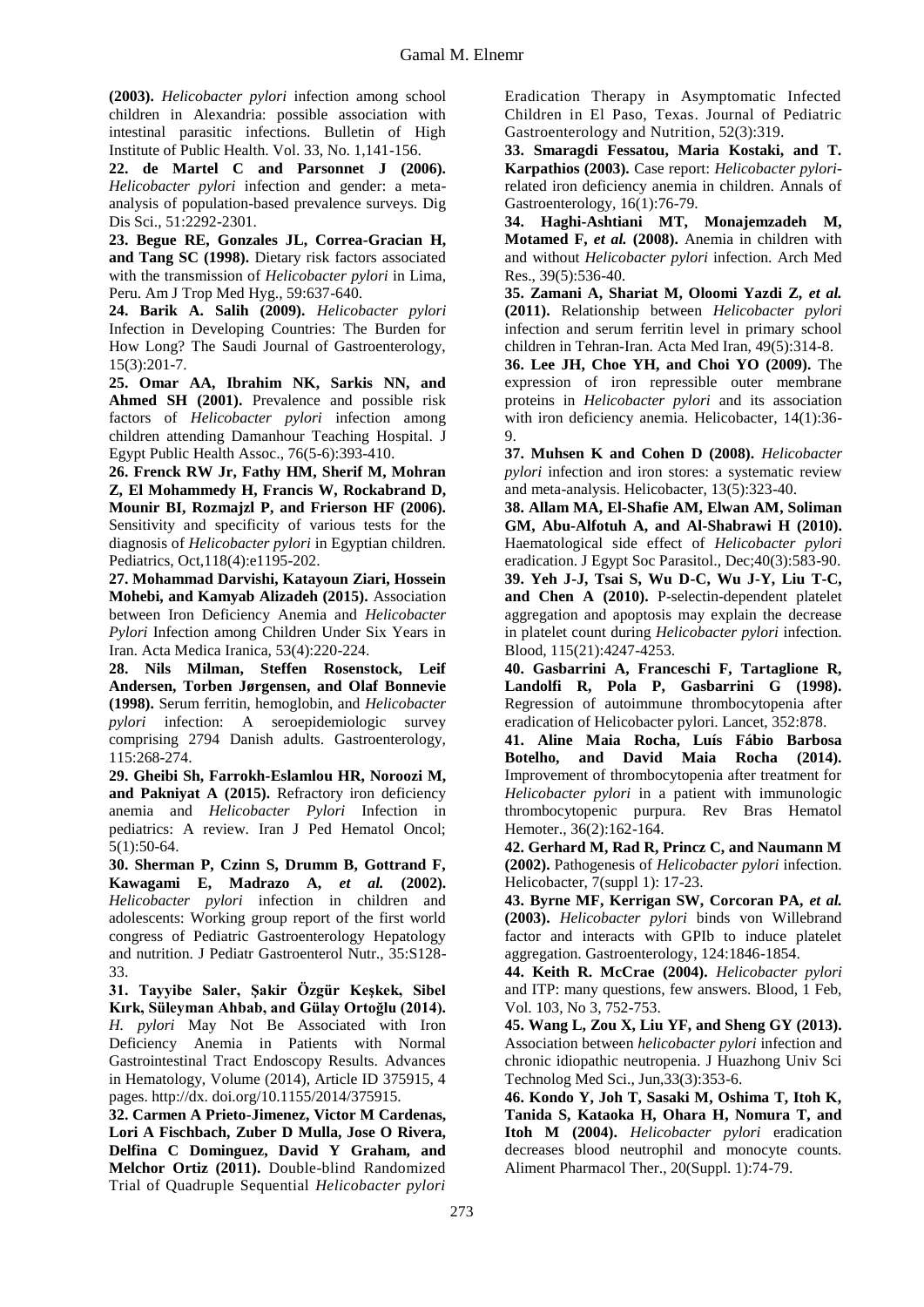|                             | Anemic group II<br>Control group I<br>$(No. = 50)$<br>$(No. = 50)$ |              | <b>P-value</b> |
|-----------------------------|--------------------------------------------------------------------|--------------|----------------|
|                             |                                                                    |              |                |
| <i>H. pylori</i> (positive) | $Total = 10$                                                       | $Total = 18$ | $0.0013*$      |
| Percent $(\% )$             | 20%                                                                | 36%          |                |
|                             | $5 M (50\%)$                                                       | 5 M (27.8%)  | ---            |
|                             | 5 F (50%)                                                          | 13 F (72.2%) |                |

Table 1. Comparison between control and anemic children regarding prevalence of *H. pylori* **positive cases**

\*; Statistically significant, F; female, M; male, No.; number.

**Table 2. Comparison between control and anemic children regarding gender, age, S. ferritin, and CBC**

| <b>Parameters</b>         | <b>Control children</b> | Anemic children     |                |
|---------------------------|-------------------------|---------------------|----------------|
|                           | $(No. = 50)$            | $(No. = 50)$        | <b>P-value</b> |
|                           | 25 M (50%) /            | 25 M (50%) /        |                |
| <b>Gender</b>             | 25 F (50%)              | 25 F (50%)          |                |
| Age (Months)              | 52.38±9.337             | 52.74±13.978        | $0.8799$ (NS)  |
| <b>S. Ferritin</b>        | 44.202±22.002           | $23.794 \pm 13.214$ | $< 0.0001*$    |
| (ng/mL)                   |                         |                     |                |
| RBC $(x10^6/\mu L)$       | 4.387±0.294             | $4.601 \pm 0.3996$  | $0.003*$       |
| HB Conc (g/dL)            | 11.754±0.6756           | $9.85 \pm 0.856$    | $< 0.0001*$    |
| $PCV$ (%) (L/L)           | 35.082±2.021            | 29.912±3.125        | $< 0.0001*$    |
| MCV(fL)                   | 79.608±5.31             | $65.134 \pm 5.556$  | $< 0.0001*$    |
| MCH (pg)                  | $26.724 \pm 1.738$      | 21.688±1.788        | $< 0.0001*$    |
| MCHC (g/dL)               | 33.32±0.6972            | 33.314±1.23         | $0.9761$ (NS)  |
| PLT $(x10^3/\mu L)$       | 338.36±100.8            | 297.34±81.938       | $0.0278*$      |
| WBC $(\times 10^3/\mu L)$ | $8.067 \pm 3.085$       | $7.713 \pm 2.091$   | $0.5029$ (NS)  |
| NE $(x10^3/\mu L)$        | $3.769 \pm 2.208$       | $3.411 \pm 1.581$   | $0.3535$ (NS)  |
| LY $(\times 10^3/\mu L)$  | $3.614 \pm 1.447$       | $3.62 \pm 1.082$    | $0.9794$ (NS)  |
| $MO (\times 10^3/\mu L)$  | $0.4266 \pm 0.1808$     | $0.4292 \pm 0.1705$ | $0.9412$ (NS)  |
| $EO(x10^3/\mu L)$         | $0.2514 \pm 0.2679$     | $0.2694 \pm 0.1548$ | $0.6817$ (NS)  |

\*; Significant, No.; Number, NS; Non-significant.

## **Table 3. Comparison between** *H. pylori* **positive and negative anemic children regarding gender, age, S. ferritin, and CBC**

| <b>Parameters</b>                    | Negative H. <i>pylori</i><br>anemic children |     | Positive H. pylori<br>anemic children | <b>P-value</b>                  |  |
|--------------------------------------|----------------------------------------------|-----|---------------------------------------|---------------------------------|--|
| Received:2/4/2016/Accepted:12/4/2016 |                                              | 274 |                                       | $_{\rm DOI}$ . 10.12816/0029019 |  |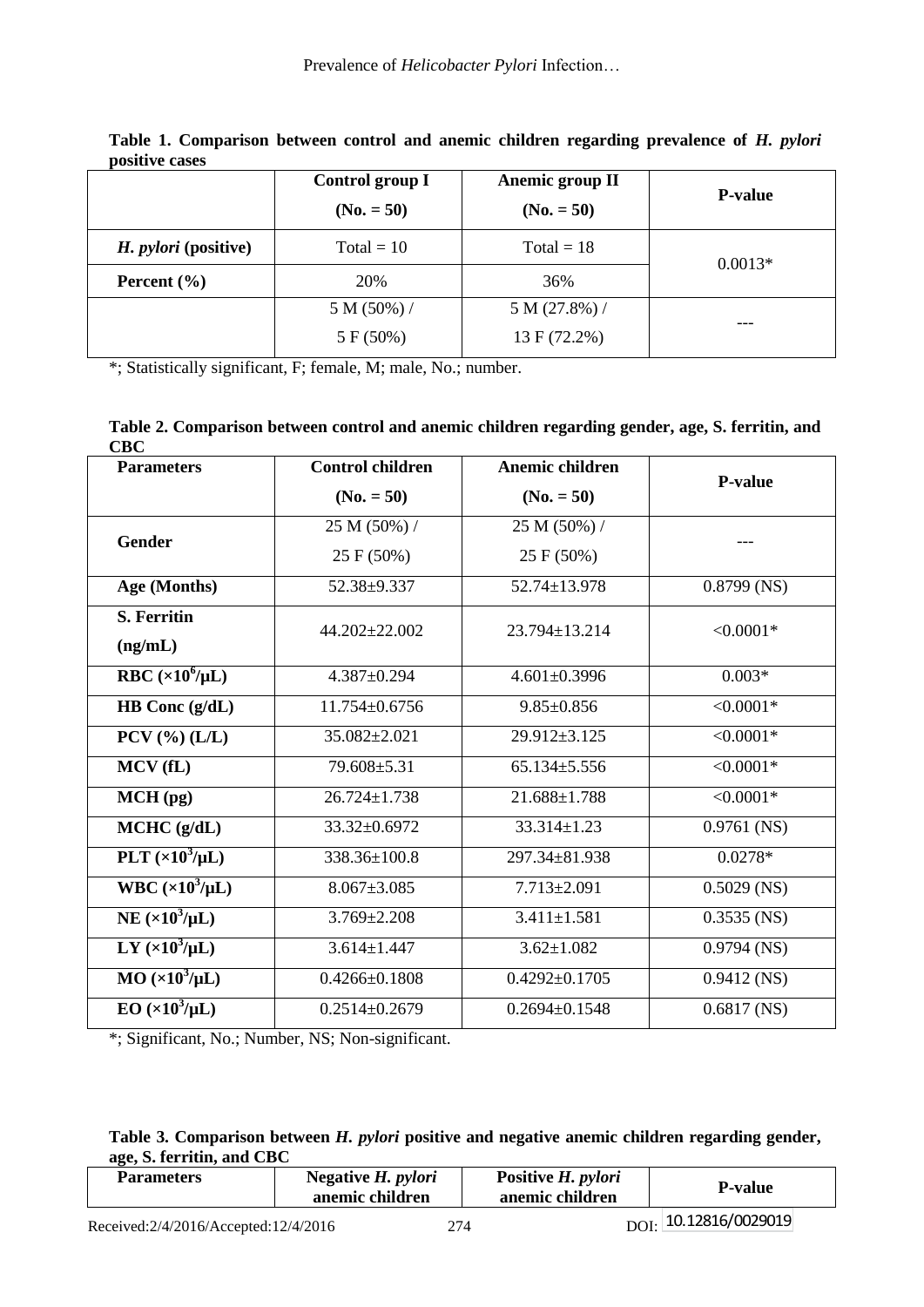|  |  | Gamal M. Elnemr |
|--|--|-----------------|
|--|--|-----------------|

|                              | $(No. = 32; 64\%)$  | $(No. = 18; 36\%)$  |                |
|------------------------------|---------------------|---------------------|----------------|
| Gender                       | 20 M (62.5%) /      | $5 M (-27.8%)$      |                |
|                              | 12 F (37.5%)        | 13 F $(-72.2\%)$    |                |
| Age (Months)                 | 52.656±13.585       | $52.889 \pm 15.052$ | $0.89556$ (NS) |
| <b>S. Ferritin</b>           | 24.594±14.227       | $22.372 \pm 11.44$  | $0.5736$ (NS)  |
| (ng/mL)                      |                     |                     |                |
| RBC $(\times 10^6/\mu L)$    | $4.637 \pm 0.3396$  | $4.538 \pm 0.4931$  | $0.4055$ (NS)  |
| HB Conc $(g/dL)$             | $10.053 \pm 0.5553$ | $9.489 \pm 1.155$   | $0.0237*$      |
| $PCV$ (%) (L/L)              | $30.747 \pm 2.24$   | 28.428±3.918        | $0.0103*$      |
| MCV(fL)                      | 66.478±4.587        | $62.744 \pm 6.415$  | $0.0209*$      |
| $MCH$ (pg)                   | 22.094±1.646        | $20.967 \pm 1.848$  | $0.0309*$      |
| MCHC (g/dL)                  | $33.231 \pm 1.33$   | $33.461 \pm 1.051$  | $0.5316$ (NS)  |
| PLT $(x10^3/\mu L)$          | $312.75 \pm 75.71$  | $269.94 \pm 87.507$ | $0.0759$ (NS)  |
| WBC $(\times 10^3/\mu L)$    | 7.786±2.249         | $7.583 \pm 1.831$   | $0.7463$ (NS)  |
| NE $(x10^3/\mu L)$           | $3.475 \pm 1.68$    | $3.298 \pm 1.427$   | $0.7073$ (NS)  |
| LY $(x10^3/\mu L)$           | $3.595 \pm 1.162$   | $3.666 \pm 0.9537$  | $0.8267$ (NS)  |
| $MO$ ( $\times 10^3/\mu L$ ) | $0.4541 \pm 0.1984$ | $0.385 \pm 0.09382$ | $0.1717$ (NS)  |
| $EO (x103/\mu L)$            | $0.2872 \pm 0.1558$ | $0.2378 \pm 0.152$  | $0.2831$ (NS)  |

\* Significant, No.; Number, NS; Non-significant.

| Table 4. Comparison between <i>H. pylori</i> positive and negative control children regarding gender, |  |  |  |
|-------------------------------------------------------------------------------------------------------|--|--|--|
| age, S. ferritin, and CBC                                                                             |  |  |  |

| <b>Parameters</b>             | Negative H. pylori<br>Positive H. pylori<br>control children<br>control children<br>$(No. = 40; 80\%)$<br>$(No. = 10; 20\%)$ |                    | <b>P-value</b> |  |
|-------------------------------|------------------------------------------------------------------------------------------------------------------------------|--------------------|----------------|--|
| Gender                        | $20 M (50\%)$ /                                                                                                              | $5 M (50\%)$       |                |  |
|                               | 20 F (50%)                                                                                                                   | 5 F(50%)           |                |  |
| Age (Months)                  | 51.425±9.421                                                                                                                 | $56.2 \pm 8.351$   | $0.1499$ (NS)  |  |
| <b>S. Ferritin</b><br>(ng/mL) | 44.985±22.079                                                                                                                | 41.07±22.577       | $0.6198$ (NS)  |  |
| RBC $(x10^6/\mu L)$           | $4.427 \pm 0.2958$                                                                                                           | $4.23 \pm 0.2389$  | $0.0575$ (NS)  |  |
| HB Conc $(g/dL)$              | 11.813±0.6768                                                                                                                | $11.52 \pm 0.6512$ | $0.2243$ (NS)  |  |
| $PCV$ (%) (L/L)               | $35.243 \pm 2.015$                                                                                                           | 34.44±2.017        | $0.2657$ (NS)  |  |
| MCV(fL)                       | 79.143±5.618                                                                                                                 | $81.47 \pm 3.448$  | $0.2185$ (NS)  |  |
| $MCH$ (pg)                    | $26.648 \pm 1.766$                                                                                                           | $27.03 \pm 1.671$  | $0.5391$ (NS)  |  |
| MCHC (g/dL)                   | 33.365±0.6762                                                                                                                | 33.14±0.7877       | $0.3668$ (NS)  |  |
| PLT $(x10^3/\mu L)$           | 341.73±94.931                                                                                                                | 324.9±126.55       | $0.6417$ (NS)  |  |
| WBC $(\times 10^3/\mu L)$     | 7.916±3.199                                                                                                                  | $8.672 \pm 2.637$  | $0.4939$ (NS)  |  |
| NE $(\times 10^3/\mu L)$      | $3.538 \pm 2.256$                                                                                                            | $4.696 \pm 1.812$  | $0.1394$ (NS)  |  |
| LY $(x10^3/\mu L)$            | $3.693 \pm 1.499$                                                                                                            | $3.295 \pm 1.233$  | $0.442$ (NS)   |  |
| $MO (x10^3/\mu L)$            | $0.4333 \pm 0.1864$                                                                                                          | $0.4 \pm 0.1623$   | $0.608$ (NS)   |  |
| $EO (x103/\mu L)$             | $0.2428 \pm 0.2438$                                                                                                          | $0.286 \pm 0.3626$ | $0.6527$ (NS)  |  |

\* Significant, No.; Number, NS; Non-significant.

| Table 5. Comparison between <i>H. pylori</i> positive and negative children regarding gender, age, S. |  |  |  |  |  |
|-------------------------------------------------------------------------------------------------------|--|--|--|--|--|
| ferritin, and CBC                                                                                     |  |  |  |  |  |

| <b>Parameters</b> | H. pylori<br>negative group<br>$(No. = 72)$ | H. pylori<br>positive group<br>$(No. = 28)$ | <b>P-value</b> |
|-------------------|---------------------------------------------|---------------------------------------------|----------------|
|                   | $\sim$ $\sim$                               |                                             |                |